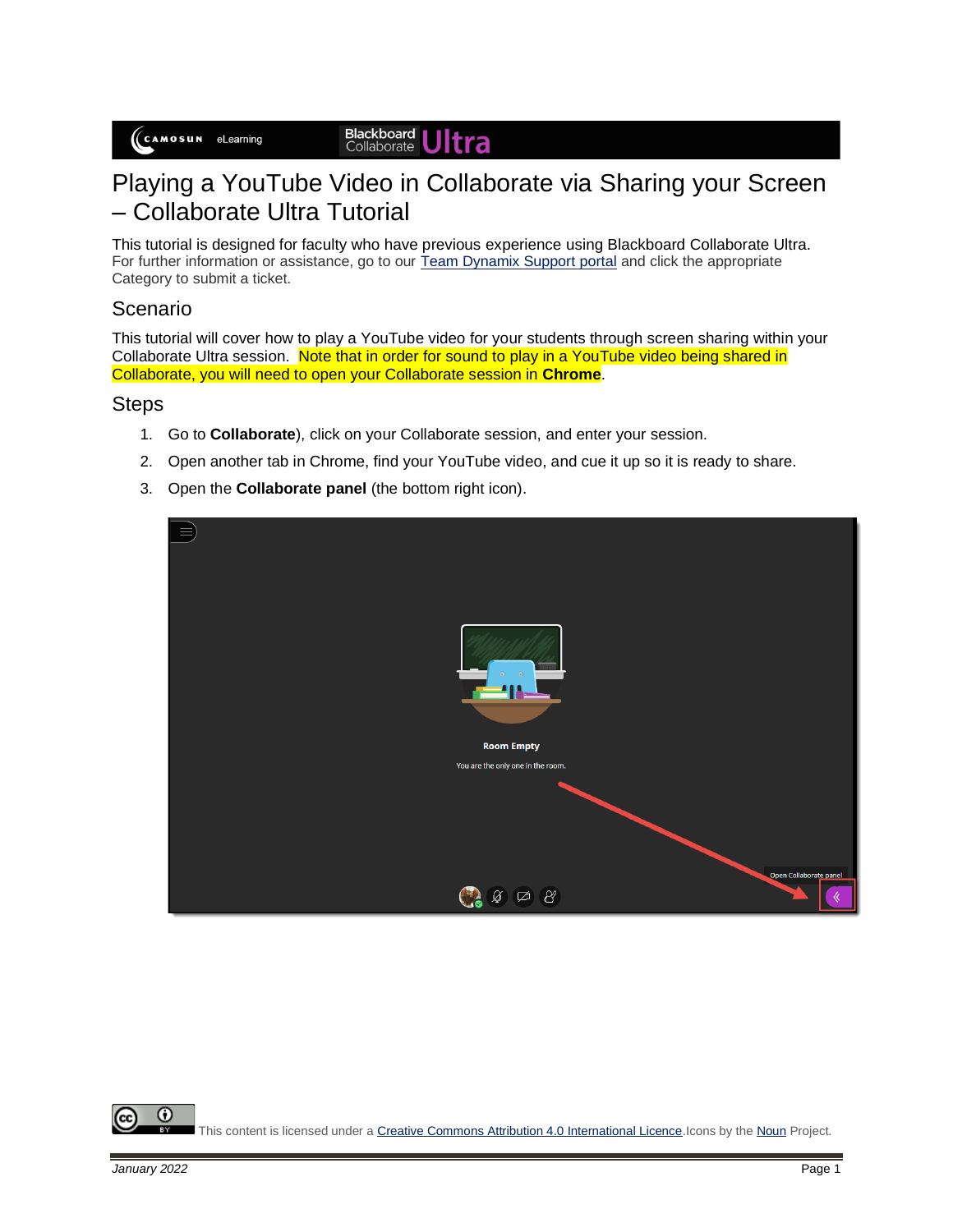4. Click the **Share Content** icon.



5. Click **Share Application/Screen**.

|                                   |                          | <b>Share Content</b>   |                                                  |      |   |  |  |
|-----------------------------------|--------------------------|------------------------|--------------------------------------------------|------|---|--|--|
|                                   |                          |                        | <b>Primary Content</b><br>Share Blank Whiteboard |      |   |  |  |
| $\odot$<br>$\odot$                | Share Application/Screen |                        |                                                  |      |   |  |  |
|                                   | ᡨ                        | Share Files            |                                                  |      |   |  |  |
|                                   | <b>Secondary Content</b> |                        |                                                  |      |   |  |  |
|                                   | <b>qlu</b>               | Polling                |                                                  |      |   |  |  |
|                                   | Cole<br>Timer            |                        |                                                  |      |   |  |  |
| <b>Room Empty</b>                 | Interact                 |                        |                                                  |      |   |  |  |
| You are the only one in the room. | $\frac{9}{8}$            | <b>Breakout Groups</b> |                                                  |      | ゝ |  |  |
|                                   |                          |                        |                                                  |      |   |  |  |
|                                   |                          |                        |                                                  |      |   |  |  |
|                                   |                          | $=$                    |                                                  |      |   |  |  |
| $\mathcal{B}^{\prime}$<br>☑<br>Ø  | $\circledcirc$           | 4                      | $\overline{\mathbb{C}}$                          | స్తో |   |  |  |

 $\circ$ (cc This content is licensed under [a Creative Commons Attribution 4.0 International Licence.I](https://creativecommons.org/licenses/by/4.0/)cons by th[e Noun](https://creativecommons.org/website-icons/) Project.